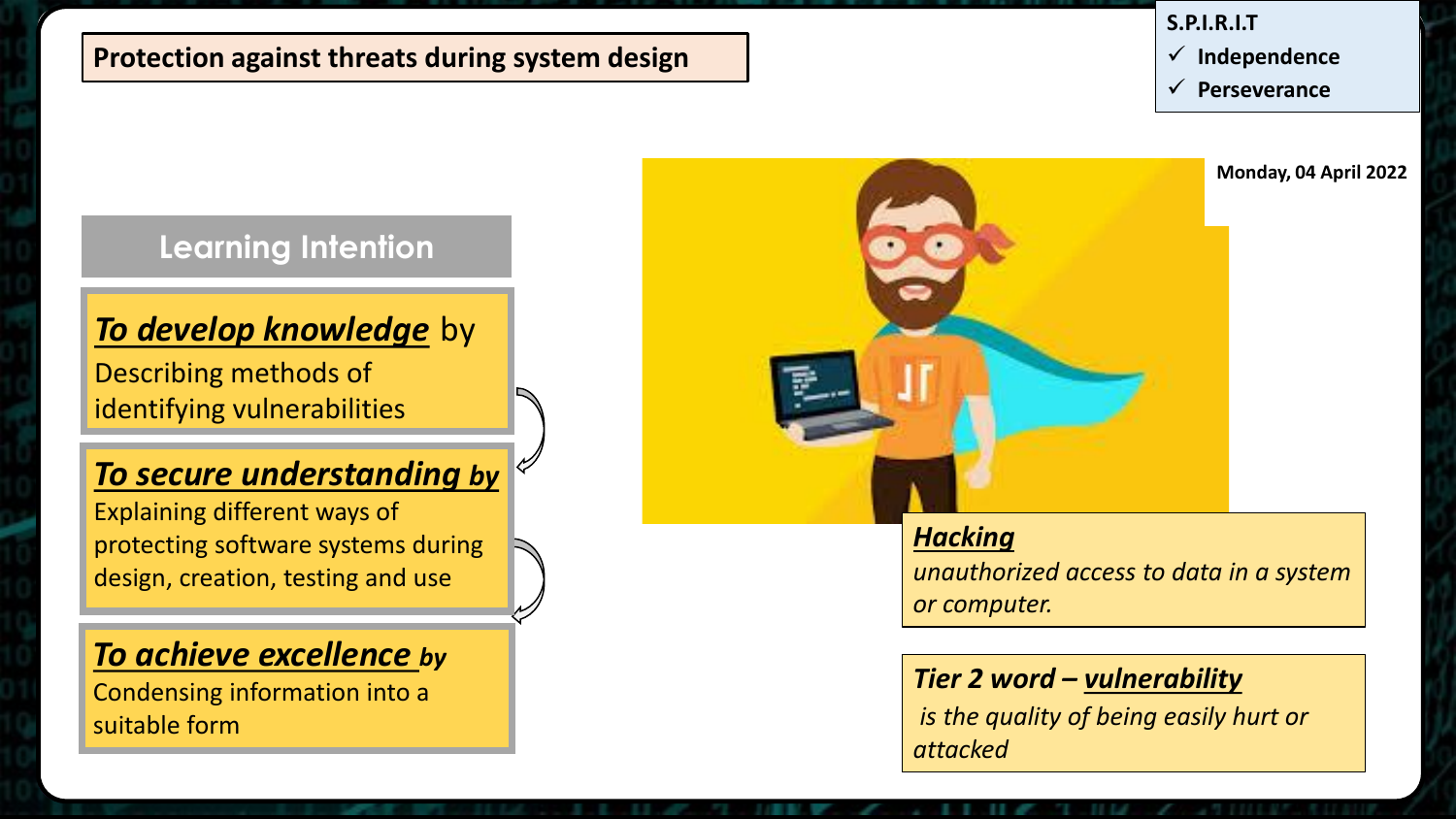## **Measures to Protect System**

# omputer

### Make notes on the following

- Penetration testing
- Network forensics
- Role of Cookies

Requires a definition for each. All keywords underlined or highlighted



### **Learning Intention**

#### *To develop knowledge* by Describing methods of identifying vulnerabilities

#### *To secure understanding by*

Explaining different ways of protecting software systems during design, creation, testing and use

#### *To achieve excellence by* Condensing information into a suitable form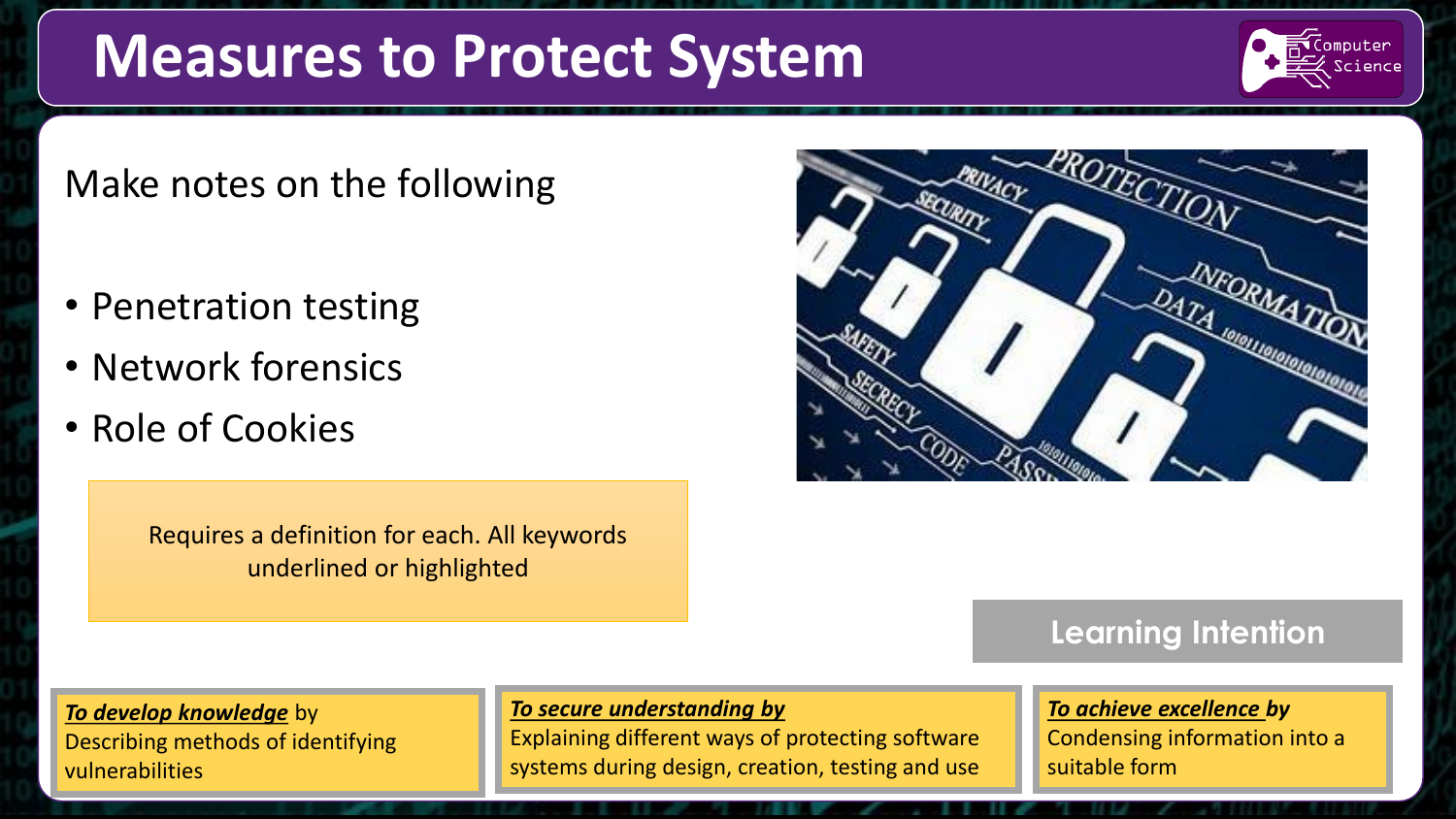## **Penetration Testing**



- Penetration testing is a sub set of *ethical hacking* that deals with the process **of testing a computer system, or network to find vulnerabilities that an attacker could exploit**.
- The tests can be automated with software applications or they can be performed manually.

*To develop knowledge* by Describing methods of identifying vulnerabilities

#### *To secure understanding by*

Explaining different ways of protecting software systems during design, creation, testing and use

<https://www.youtube.com/watch?v=q2t91jLmh3k>

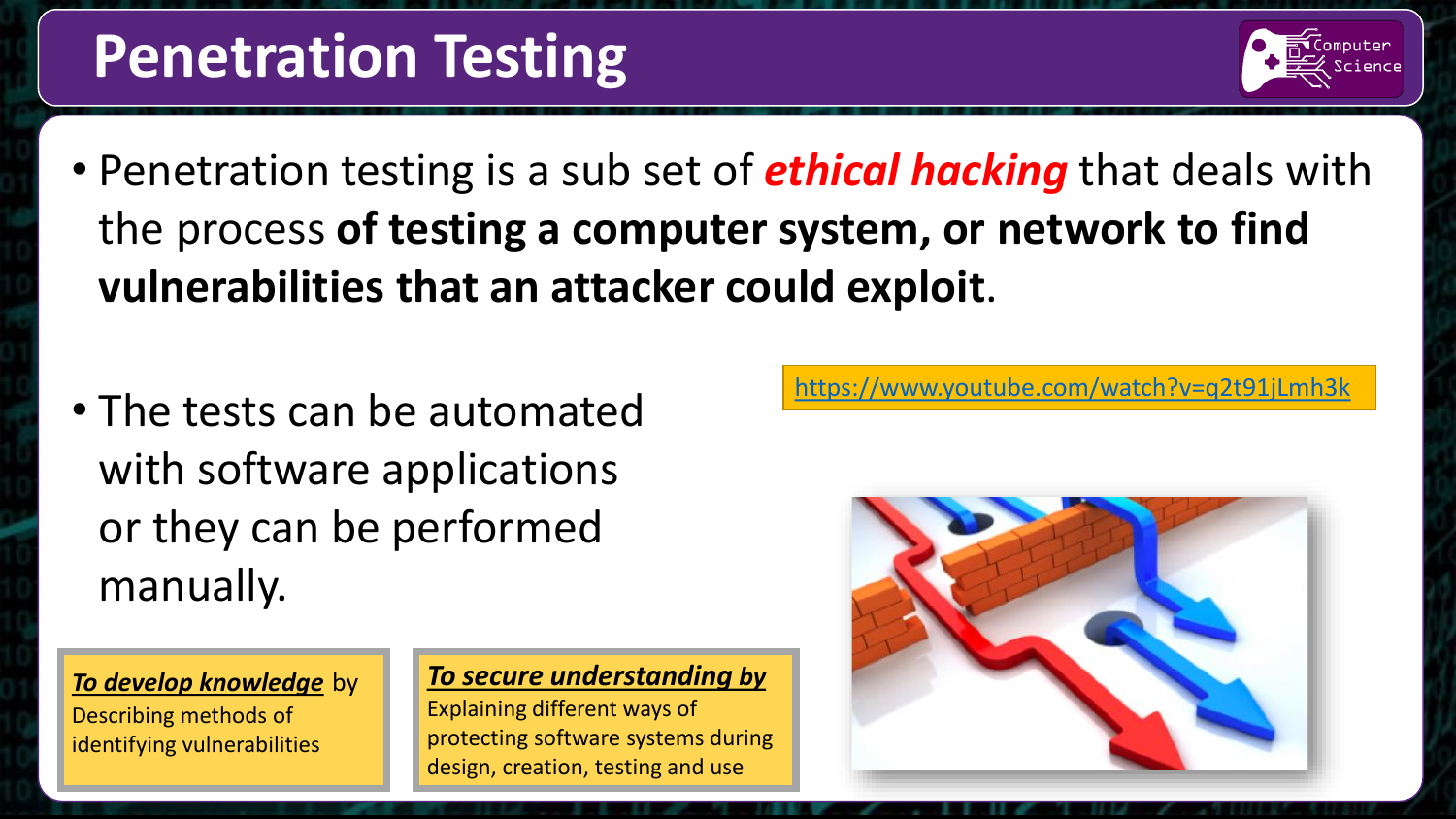## **Penetration Test Strategies**





**Targeted testing**, testing carried out by the organization's IT team and the penetration testing team working together.



**External testing**, to find out if an outside attacker can get in and how far they can get in once they have gained access.



**Internal testing**, to estimate how much damage a dissatisfied employee could cause.



**Blind testing**, to simulate the actions and procedures of a real attacker by severely limiting the information given to the team performing the test.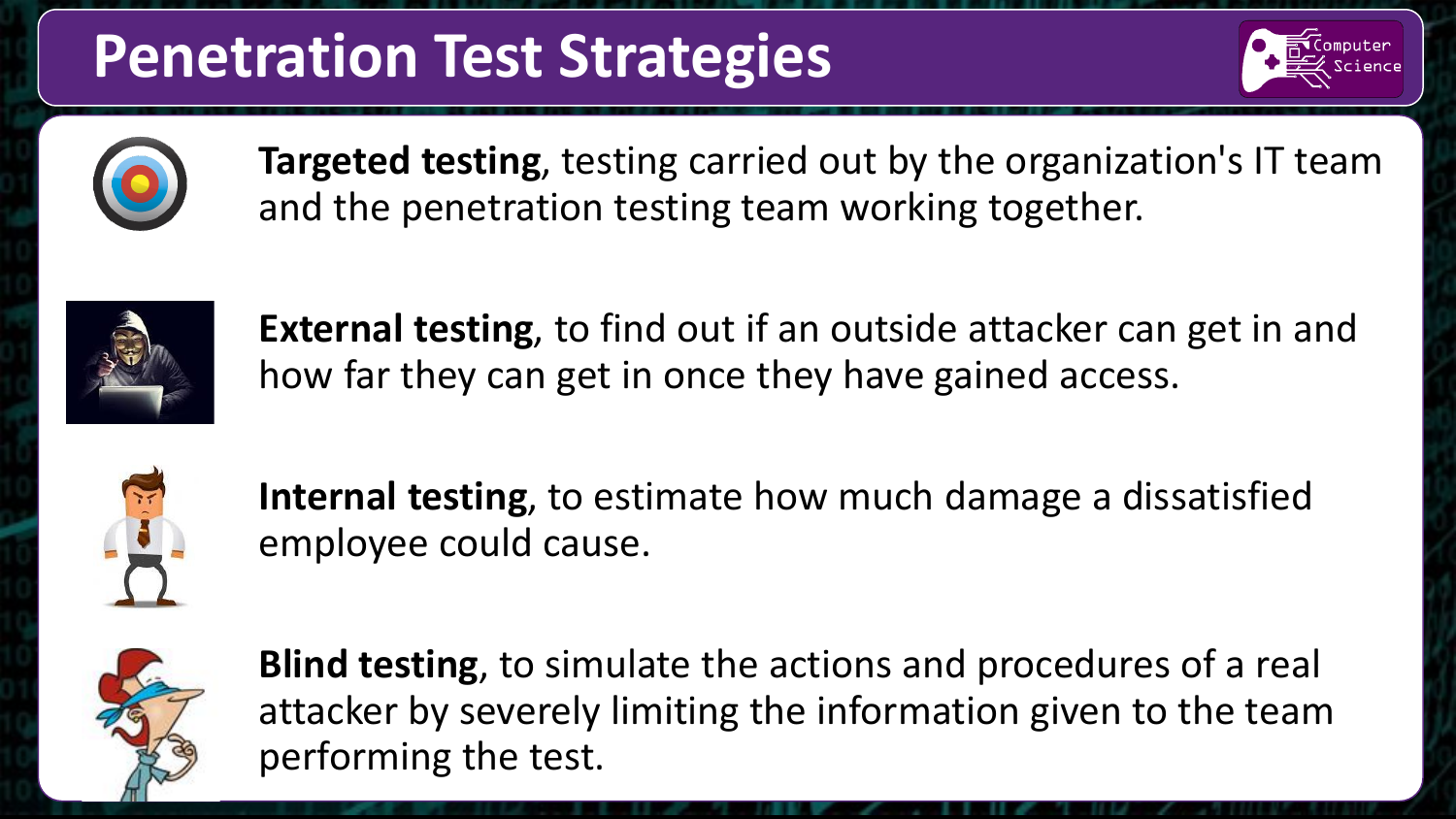## **Examples – that could be tested**



**Buffer overflow attacks -** where data inside an overflow buffer (temporary data storage area) intentionally contains codes designed to change data, or disclose confidential information.

• Thorough testing, particularly of any library routines used, will help to prevent this type of attack.

**Permissions** Every time you want to install an app you are asked to give permission for the software to access certain settings and features of your device (e.g. give them access to personal data etc).

App developers need to consider the scope of access and limit the number of permissions required at the design stage.

**Scripting restrictions** Same Origin Policy (SOP) is a security measure that prevents a web site's scripts from accessing and interacting with scripts used on other sites which could potentially contain malicious scripts, leading to malware infections or sensitive data being compromised.

**Accepting parameter without validation** Dynamically generated HTML pages can introduce security risks if inputs are not validated on the way in.

Malicious script can be embedded within input that is submitted to web pages. validation rule are designed that will check and filter input parameters.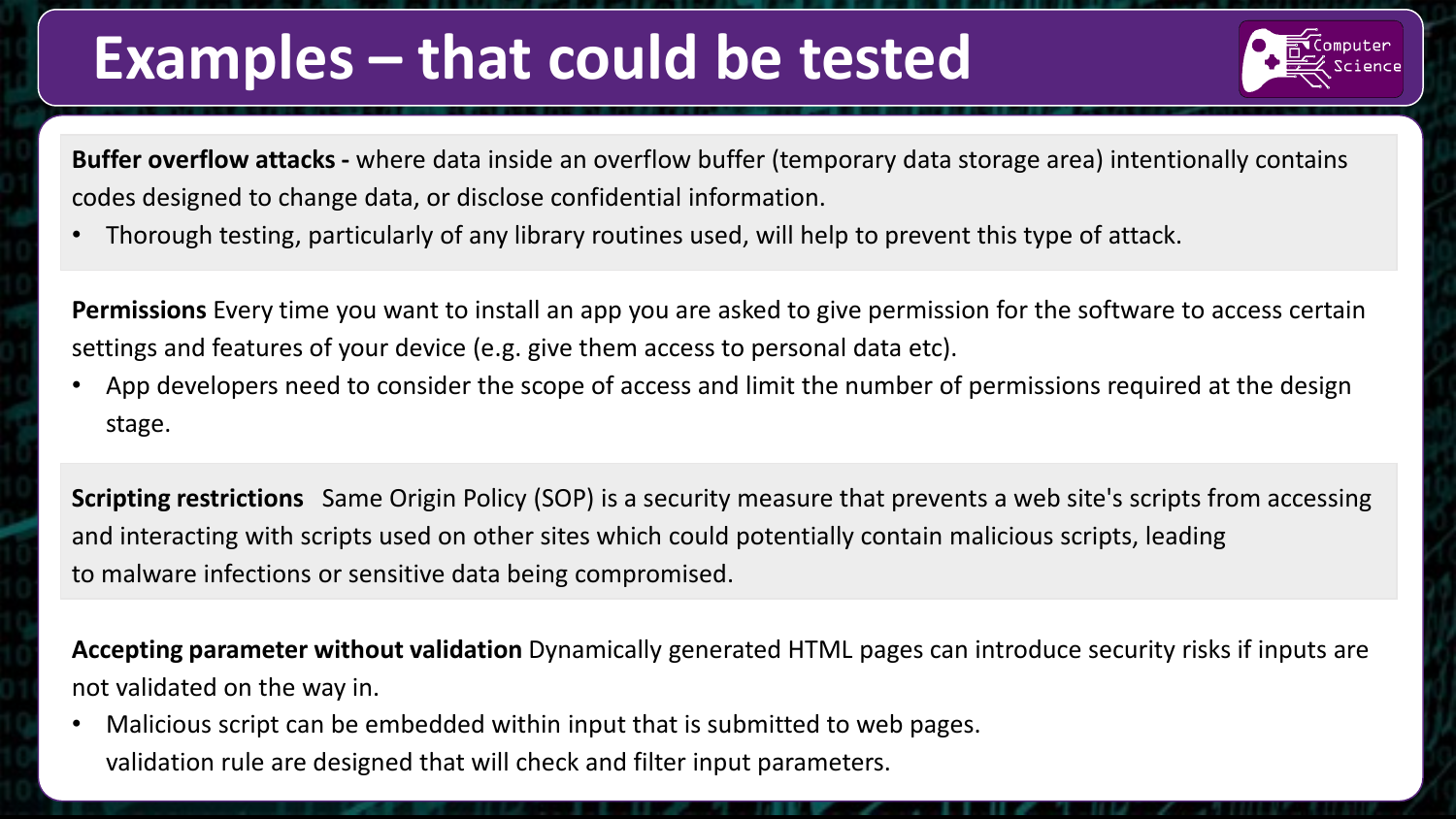# **Network Forensics**

## **Definition**

Monitoring and analysis of network traffic to detect intrusion.

Analysts will search for data that points towards human communication, manipulation of files, and the use of certain keywords for example.

## There are **two** methods of overarching network forensics

- "**catch it as you can**" method, which involves **capturing all network traffic** for analysis, which can be a long process and requires a lot of storage.
- "**stop, look and listen**" method, which involves **analysing each data packet**  flowing across the network and only **capture** what is deemed as **suspicious** and worthy of extra analysis; this approach can require a lot of processing power but does not need as much storage space.